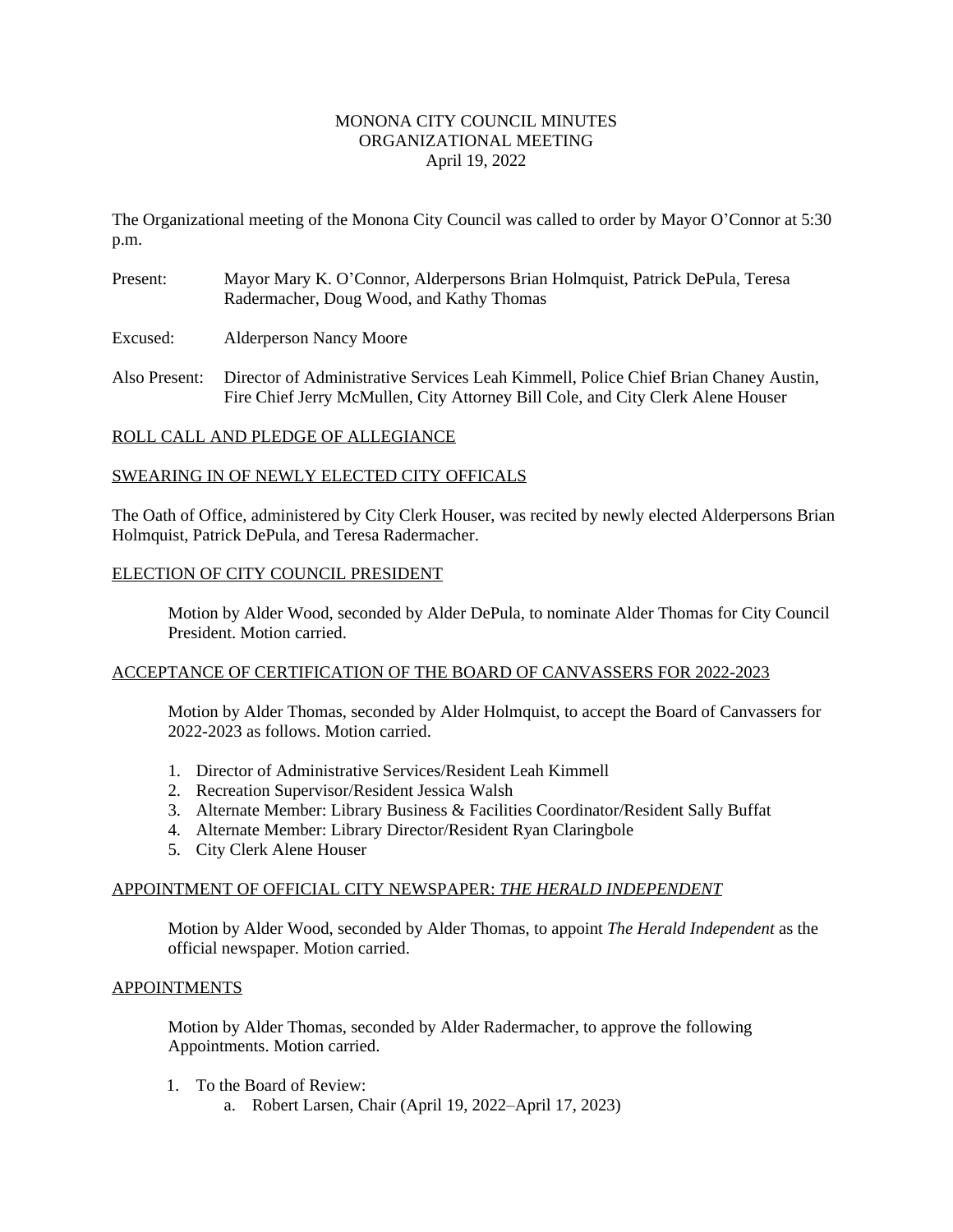- b. James Hoelzel (April 19, 2022–April 14, 2025)
- c. Scott Warner (April 19, 2022–April 14, 2025)
- d. Ryan Kelley (April 19, 2022–April 14, 2025)
- e. Luke Dorzweiler, First Alternate (April 19, 2022–April 17, 2023)
- 2. To the Community Media Committee:
	- a. Claire Lempke Grupe (April 19, 2022–April 14, 2025)
	- b. Susan Manning (April 19, 2022–April 14, 2025)
- 3. To the Distinguished Service Award Committee:
	- a. Paul Kachelmeier (April 19, 2022–April 14, 2025)
	- b. Kathy Thomas (April 19, 2022–April 14, 2025)
- 4. To the Facilities Committee:
	- a. Linda Laszewski (April 19, 2022–April 14, 2025)
	- b. Brendon Stubbe (April 19, 2022–April 14, 2025)
- 5. To the Landmarks Commission:
	- a. Rebecca Holmquist (April 19, 2022–April 14, 2025)
	- b. Anne Wellman (April 19, 2022–April 14, 2025)
- 6. To the Library Board:
	- a. Joseph Swinea (April 19, 2022–June 30, 2024)
- 7. To the License Review Committee:
	- a. Wayne Kimmell (April 19, 2022–April 15, 2024)
	- b. Jill Mueller (April 19, 2022–April 15, 2024)
- 8. To the Park and Recreation Board:
	- a. Thom Evans (April 19, 2022–April 14, 2025)
	- b. Rachel Groman (April 19, 2022–April 14, 2025)
- 9. To the Plan Commission: a. Susan Fox (April 19, 2022–April 14, 2025)
- 10. To the Police and Fire Commission: a. Jill Mueller (April 19, 2022–April 19, 2027)
- 11. To the Public Safety Committee:
	- a. Jim Bisbee (April 19, 2022–April 14, 2025)
	- b. Mark Zwart (April 19, 2022–April 14, 2025)
- 12. To the Public Works Committee: a. Chad Speight (April 19, 2022–April 14, 2025)
- 13. To the Senior Citizens Committee:
	- a. John Anderson (April 19, 2022–April 14, 2025)
	- b. Steve Halverson (April 19, 2022–April 14, 2025)
	- c. Glenn Vosberg (April 19, 2022–April 14, 2025)
	- d. Molly Grupe (April 19, 2022–April 17, 2023)